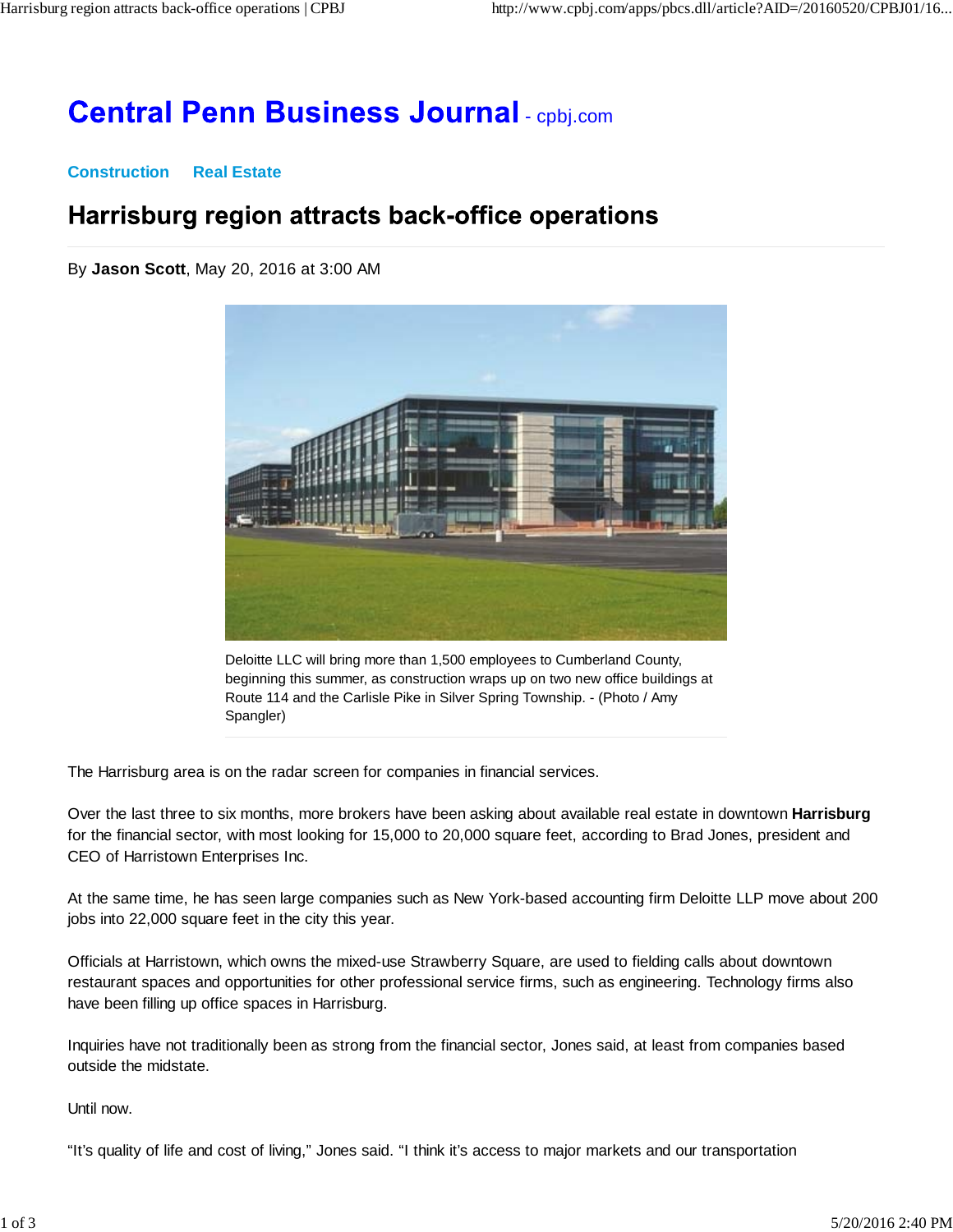infrastructure. We also have a level of cosmopolitan amenities that is important to some folks."

### **Not surprised**

Given the ongoing consolidation and cost-cutting measures in major cities where many large financial institutions are based, Harrisburg and other midstate cities make sense for administrative support operations, said John Boyd Jr., principal of The Boyd Co. Inc., a New Jersey-based firm that specializes in corporate site selection.

"There is unprecedented demand," Boyd said. "The cost in New York City is prohibitively expensive."

A recent study by Boyd found that **the Harrisburg area** and Lancaster County were about 20 percent less expensive than New York City. The study compared the cost of operating a corporate back office in 45 metropolitan areas with populations of at least 500,000 people.

Large financial firms are starting to behave more like big employers in other sectors, such as General Electric. They are spreading out back-office jobs across several states.

Beyond operating costs, other factors to consider are the local precedent for hosting back-office operations, the availability of skilled labor and attractive housing options, among other quality-of-life issues, Boyd said.

### **Location**

Vince DiFilippo, chairman of the Cumberland County board of commissioners, is convinced that proximity to major East Coast markets is the biggest driver for firms such as Deloitte.

As part of its Harrisburg move, the global giant and one of the Big Four accounting firms also is expanding its presence in Silver Spring Township, DiFilippo's home municipality, while maintaining 45,000 square feet of office space in East Pennsboro Township.

Deloitte will bring more than 1,500 employees to Silver Spring Township, beginning this summer, as **construction wraps up** on two new office buildings at Route 114 and the Carlisle Pike.

Deloitte spokeswoman Jane Broski said the jobs — some relocating from East Pennsboro Township — will be in a number of service areas, including consulting and risk and advisory services.

Steady residential growth in Silver Spring Township also has helped make Cumberland County the fastest-growing county in the commonwealth in recent years. That's certainly a factor in attracting development, DiFilippo said. "And where they are locating their buildings is where you would want to locate. It's good infrastructure and the land is zoned for what they are doing."

The site also is close to Interstate 81, which has attracted other commercial development in recent years. The Delta Pointe business park, a mixed-use development off I-81 and Route 114, has multiple projects in the works.

The recession slowed the pace of development along that corridor. But with Deloitte and the movement at Delta, DiFilippo is expecting increased investment.

"Will it continue? Probably," he said. "The economy is getting better."

He also believes greater communication and collaboration among local officials — most notably at the county level after